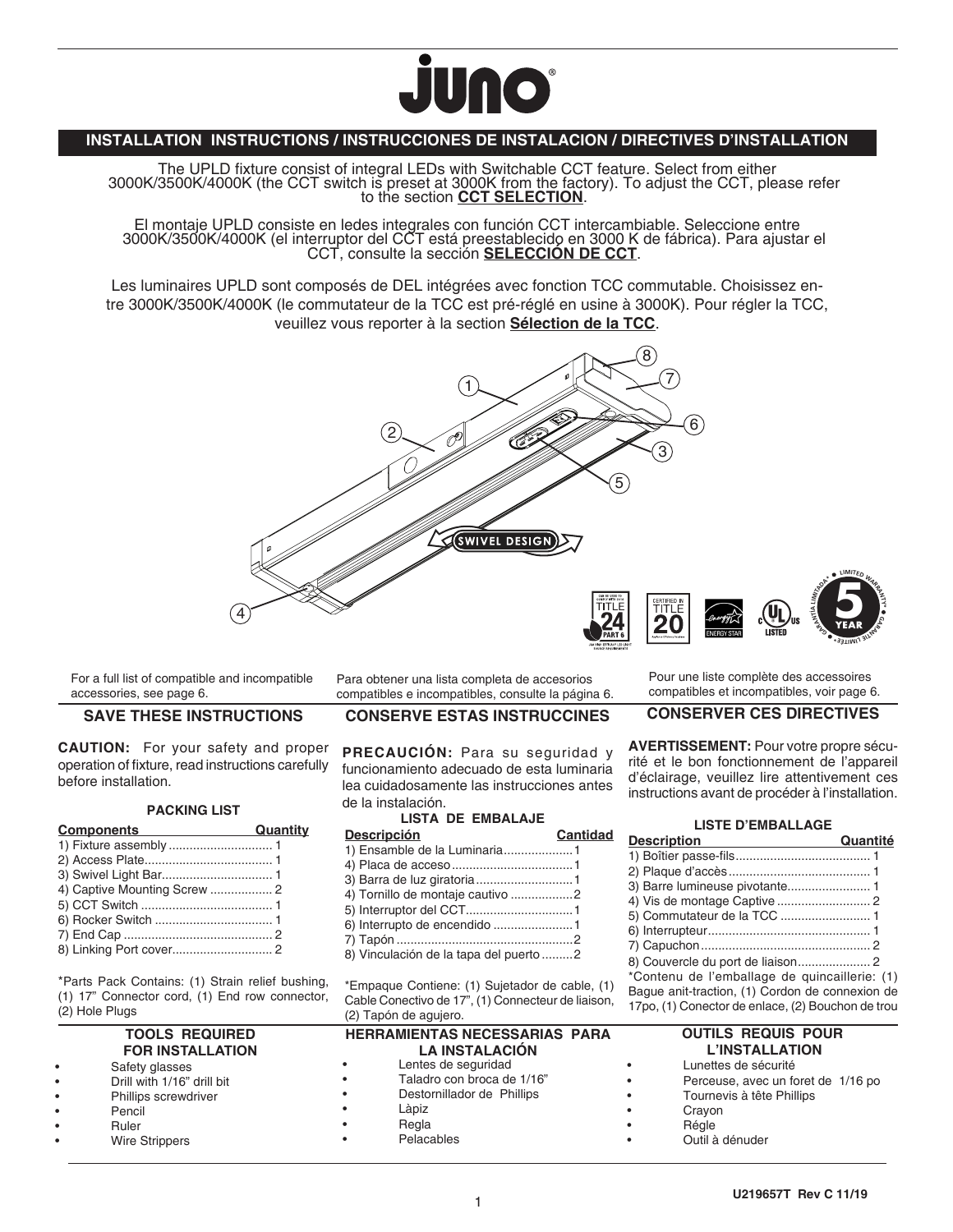# **IMPORTANT SAFETY INSTRUCTIONS**

## **READ AND FOLLOW ALL SAFETY INSTRUCTIONS! SAVE THESE INSTRUCTIONS AND DELIVER TO OWNER AFTER INSTALLATION**

- $\bullet$  To reduce the risk of death, personal injury or property damage from fire, electric<br>shock, falling parts, cuts/abrasions, and other hazards please read all warnings<br>and instructions included with and on the fixture b
- Before installing, servicing, or performing routine maintenance upon this equipment, follow these general precautions. Installation and service of luminaires should be performed by a **qualified**
- **licensed electrician.** Maintenance of the luminaires should be performed by person(s) familiar with
- 
- the luminairs' construction and operation and any hazards involved. Regular<br>fixture maintenance programs are recommended.<br>• It will occasionally be necessary to clean the outside of the refractor/lens.<br>• Frequency of clean solution of warm water and any mild, non-abrasive household detergent, rinsed<br>with clean water and wiped dry. 'Should optical assembly become dirty on<br>the inside, wipe refractor/lens and clean in above manner, replacing da
- gaskets as necessary. **DO NOT INSTALL DAMAGED PRODUCT!** This luminaire has been properly packed so that no parts should have been damaged during transit. Inspect to confirm. Any part damaged or broken during or after assembly should be placed
- Recycle: For information on how to recycle LED electronic products, please visit ww.epa.gov.<br>• These instructions do not purport to cover all details or variations in equipment
- nor to provide every possible contingency to meet in connection with<br>installation, operation, or maintemance. Should further information be desired<br>or should particular problems arise which are not covered sufficiently for Lighting, Inc.

#### **WARNING RISK OF ELECTRIC SHOCK**

- 
- Disconnect or turn off power before installation or servicing. Verify that supply voltage is correct by comparing it with the luminaire label information.
- Make all electrical and grounded connections in accordance with the National Electrical Code (NEC) and any applicable local code requirements. All wiring connections should be capped with UL approved recognized wire connectors.
- **CAUTION RISK OF INJURY**
- Wear gloves and safety glasses at all times when removing luminaire from
- carton, installing, servicing or performing maintenance. Avoid direct eye exposure to the light source while it is on.
- **WARNING RISK OF BURN**
- Allow lamp/fixture to cool before handling. Do not touch enclosure or light
- 
- Do not exceed maximum wattage marked on luminaire label. • Follow all manufacturer's warnings, recommendations and restrictions for: driver type, burning position, mounting locations/methods, replacement and recycling.

#### **CAUTION RISK OF FIRE**

- Keep combustible and other materials that can burn, away from lamp/lens. Do not operate in close proximity to persons, combustible materials or substances affected by heat or drying.
- 

#### **CAUTION: RISK OF PRODUCT DAMAGE**

- Never connect components under load.
- Do not mount or support these fixtures in a manner that can cut the outer jacket or damage wire insulation.
- Never connect an LED product to an unapproved dimmer pack. Contact ABL<br>directly for any dimmers not specifically recommended for the product.<br>• Unless individual product specifications deem otherwise: Allow for some<br>• Vo
- 
- foam, or other material that will prevent convection or conduction cooling.<br>• Unless individual product specifications deem otherwise: Maximum ambient<br>temperature is 90°C. Do not operate fixture at temperatures higher than
- places where fixture will be exposed to rain, high humidity, extreme temperature
- changes or restricted ventilation.<br>• LED products are Polarity Sensitive. Ensure proper Polarity before installation.<br>• Electrostatic Discharge (ESD): ESD can damage LED fixtures. Personal<br>• grounding equipment must be wor
- unit. Do not touch individual electrical components as this can cause ESD, shorten
- lamp life, or alter performance.<br>• There are no user serviceable parts inside the unit. Do not rewire, reconfigure,<br>or modify the unit or attempt any repairs yourself. Additionally, field replacement<br>of the LED assembly or unlikely event your unit may require service, stop using the unit immediately and

contact an ABL representative. All luminaires that contain electronic devices that generate frequencies above 9kHz from any component within the luminaire comply with one of the following Part 15 of the FCC Rules. Operation is subject to the following two conditions:

- 
- (1) This device may not cause harmful interference (2) This device must accept any interference received, including interference that may cause undesired operation.

This device complies with Part 18 of the FCC Rules but may cause interference<br>with cordless and cell phones, radios, televisions, and other electronic devices.<br>To correct the problem move the device away from the luminaire should not be installed near maritime safety communications equipment or other critical navigation or communications equipment operating between 0.45-30MHz.

### **Failure to follow any of these instructions could void product warranties. For a complete listing of product Terms and Conditions, please visit www.acuitybrands.com.**

# **Acuity Brands Lighting, Inc. assumes no responsibility for claims arising out of improper or careless installation or handling of its products.**

ABL LED General Warnings, Form No. 503.203 © 2010 Acuity Brands Lighting, Inc. All rights reserved. 12/01/10

# **INFORMACIÓN IMPOR-TANTE**<br>LEA Y RESPETE TODAS LAS INSTRUCCIONES DE INSTA-

# LEA Y RESPETE TODAS LAS INSTRUCCIONES DE INSTA-<br>LACIÓN GUARDE LAS INSTRUCCIONES Y DEVUÉLVALAS AL<br>PROPIETARIO DESPUÉS DE REALIZAR LA INSTALACIÓN

- Para reducir el riesgo de muerte, lesiones personales o daño a la propiedad que pueda surgir de incendios, choques eléctricos, cortes, abrasiones, caída de partes y otros peligros lea todas las advertencias e instrucciones incluidas en la caja o su interior, además de las etiquetas del montaje.
- Antes de instalar, revisar o realizar el mantenimiento de rutina del equipo, siga estas precauciones generales.
- La instalación y el mantenimiento de las luminarias lo debe realizar un **electricista calificado autorizado.** • El mantenimiento de las luminarias lo debe realizar una persona familiarizada con la
- fabricación y el funcionamiento de este producto así como con los peligros relaciona-<br>dos con este. Se recomienda realizar el mantenimiento regular de los montajes.
- Cada tanto será necesario limpiar la parte externa del refractor y de la lente. La frecuen- cia de la limpieza dependerá del nivel de polvo del ambiente y de la potencia de la luz mínima aceptable para el usuario. El refractor/la lente se debe lavar con una solución de<br>agua tibia y detergente de uso doméstico suave no abrasivo, enjuagar con agua limpia<br>y secar. Si el montaje óptico se ensuciara por
- se indicó anteriormente; de ser necesario, reemplace las juntas dañadas. **NO INSTALE EL PRODUCTO SI ESTÁ DAÑADO** Esta luminaria se embaló adecuadamente de modo tal que las piezas no resulten dañadas durante su transporte. Inspecciónelas para confirmarlo. Reemplace toda pieza que se dañe o rompa durante su montaje o posterior a este.
- Reciclado: Para obtener información sobre cómo reciclar productos electrónicos LED, visite
- www.gau.gov.<br>• Estas instrucciones no pretenden cubrir todos los detalles o las variaciones de los<br>• equipos ni abarcar todas las posibles eventualidades relacionadas con la instalación, el<br>· funcionamiento o el mantenimie remítase a Acuity Brands Lighting, Inc.

# **ADVERTENCIA: RIESGO DE CHOQUE ELÉCTRICO** • Desconecte o interrumpa la energía eléctrica antes de realizar la instalación o la

- reparación. Verifi que que el voltaje de alimentación sea correcto; compárelo con la información de
- la etiqueta de la luminaria. Realice todas las conexiones eléctricas y a tierra en cumplimiento con el Código
- Eléctrico Nacional y de los requisitos del código local vigente. Todas las conexiones de cableado deben cubrirse con conectores para cable
- reconocidos y aprobados por UL.

- **PRECAUCIÓN: RIESGO DE LESIONES** Use gafas y guantes de protección en todo momento al retirar la luminaria de la caja, al instalarla, repararla o realizar operaciones de mantenimiento. • Una vez encendida la fuente de luz, evite la exposición directa con los ojos.
- **ADVERTENCIA: RIESGO DE QUEMADURAS**
- Antes de manipular la lámpara o el montaje, déjelo enfriar. No toque la carcasa ni la
- fuente de iluminación. No supere el voltaje máximo señalado en la etiqueta de la luminaria.
- Respete todas las advertencias, recomendaciones y restricciones que proporciona el fabricante para: tipo de conductor, posición de funcionamiento, puntos o métodos de montaje, reemplazo y reciclado.

# **PRECAUCIÓN: RIESGO DE INCENDIO**<br>• Mantenga lejos de la luminaria y de las lámnaras o l

• Mantenga lejos de la luminaria y de las lámparas o los lentes, los materiales combus-<br>• tibles y de otro tipo que se puedan incendiar.<br>• No las encienda cerca de personas, materiales combustibles o sustancias calientes o secas.

# **PRECAUCIÓN: RIESGO DE DAÑO PARA EL PRODUCTO**

- Jamás conecte componentes bajo carga. No monte estos montajes de manera que puedan cortar el revestimiento exterior o
- 
- dañar el aislamiento de los cables. Jamás conecte un producto LED directamente a un paquete de reducción de intensidad de la luz. Los montajes LED se deben apagar directamente de un circuito
- 
- de interruptores.<br>
A menos que las especificaciones del producto individual consideren lo contrario: Deje<br>
un poco de espacio alrededor del montaje. Evite cubrir los montajes LED con aislación,<br>
goma u otro raterial
- Jamás instale los montajes en lugares donde queden expuestos a la lluvia, a un alto
- nivel de humedad, a cambios de temperatura extrema o a ventilación limitada.<br>● Los productos LED son sensibles a la polaridad. Asegure la correcta polaridad antes<br>de la instalación.<br>● Descarga electrostática (DES): la DES
- instalación o reparación de la unidad se debe usar siempre equipo personal conectado a tierra.
- No toque componentes eléctricos individuales ya que esto puede causar DES, reducir la vida útil de la lámpara o alterar el funcionamiento. La unidad no contiene piezas que el usuario pueda reparar. No modifi que los
- cables de la unidad, no la vuelva a confi gurar, no la modifi que ni intente repararla usted mismo. Además, en este momento los estándares de ÚL no permiten el<br>reemplazo en campo del montaje LED o sus lámparas. En el caso improbable de que<br>su unidad requiera reparación, deje de usar la unidad inmediatamente

Todas las luminarias que contienen dispositivos eléctricos que generan frecuencias superiores a 9kHz desde cualquier componente de la luminaria cumplen una de las reglas de la Parte 15 de las reglas de la FCC. El funcionamiento depende de las siguientes dos condiciones:<br>(1) Este dispositivo no puede ocasionar interferencias perjudiciales

(1) Este dispositivo no puede ocasionar interferencias perjudiciales<br>(2) Este dispositivo debe aceptar cualquier interferencia recibida, incluso, las interferen-<br>cias que pueden ocasionar un mal funcionamiento.

Este dispositivo cumple con la Parte 18 de las reglas de la FCC pero puede cossionar in-<br>terremoia con teléfonos inalámhricos y celulares, radios, televisores y otros dispositivos<br>electrónicos. Para corregir el problema, a

# **Acuity Brands Lighting, Inc. no se hace responsable por los reclamos que puedan surgir de la instalación o manipulación inadecuada o negligente de sus productos.**

**Aductus.**<br>cias generales de ABL LED, Form. n.º 503.203 © 2010 Acuity Brands Lighting, Inc. Todos los derechos reservados. 12/01/10

2

# **IMPORTANTES MESURES DE SÉCURITÉ**

**LIRE ATTENTIVEMENT ET OBSERVER TOUTES LES CONSIGNES DE SÉCURITÉ CONSERVER CES DIRECTIVES ET LES REMETTRE AU PROPRIÉTAIRE APRÈS L'INSTALLATION**

- Pour réduire les risques de décès, blessures ou dommages matériels résultant d'un incendie, d'un choc électrique, de chutes de pièces, coupures, érafl ures et autres dangers, veuillez lire tous les<br>avertissements et toutes les directives fournis avec l'appareil, sur la boîte et les étiquettes.<br>• Avant l'installation,
- générales suivantes.
- L'installation et le service technique des luminaires doivent être effectués par un **électricien licencié qualifié**. • L'entretien des luminaires doit être effectué par des personnes au courant de la construction et du
- fonctionnement des luminaires et des risques impliqués. Un programme d'entretien régulier est
- recommandé.<br>• À l'occasion, il sera nécessaire de nettoyer l'extérieur du réfracteur ou de la lentille. La fréquence<br>de nettoyage dépendra du niveau de saleté ambiant et du fl ux lumineux minimal acceptable pour<br>l'utilisat tout détergent domestique doux, non abrasif, puis rincés à l'eau propre et essuyés. En cas de saleté à l'intérieur du bloc optique, essuyer le réfracteur ou la lentille, puis nettoyer comme indiqué ci-dessus et remplacer toute garniture d'étanchéité endommagée au besoin.
- **NE PAS INSTALLER UN PRODUIT ENDOMMAGÉ !** Ce luminaire a été emballé de manière à ce que les pièces ne subissent pas de dommages lors du transport. Veuillez inspecter et confirmer<br>le bon étal. Toute pièce endommagée ou brissé lors de l'assemblage ou après devrait être remplacés.<br>• Recyclage : pour acc
- visiter www.epa.gov. Ces directives n'entendent pas couvrir tous les détails, tous les modèles d'équipement, ni prévoir toute éventualité liée à l'installation, au fonctionnement ou à l'entretien de cet équipement. Pour toute autre information ou en cas d'un problème non résolu par le présent document, l'acheteur ou le propriétaire est prié de contacter Acuity Brands Lighting, Inc.

### **AVERTISSEMENT RISQUE DE CHOC ÉLECTRIQUE**

- Couper ou éteindre l'alimentation électrique avant l'installation ou l'entretien. Vérifi er que la tension d'alimentation est adéquate en la comparant à l'information sur l'étiquette du luminaire.
- Effectuer toutes les connexions et la mise à la terre conformément au National Electrical Code (NEC) et aux exigences de tout autre code local applicable.
- Toutes les connexions doivent être protégées d'un capuchon de connexion homologué UL.
- **MISE EN GARDE RISQUE DE BLESSURE** 
	- Porter des gants et des verres de sécurité en tout temps pour retirer le luminaire de la boîte, l'installation, l'entretien ou les travaux de maintenance.
	- Éviter d'exposer directement les yeux à la source lumineuse lorsqu'allumée.

le produit.

aération limitée.

et contacter le représentant ABL.

causer un fonctionnement indésirable.

- **41 AVERTISSEMENT RISQUE DE BRULURE<br>• Permettre le refroidissement de la lampe et du luminaire avant la manipulation. Ne pas toucher au<br>boîtier ou à la source lumineuse.**
- Ne pas dépasser la puissance maximale indiquée sur l'étiquette du luminaire. Observer tous les avertissements, toutes les recommandations et toutes les restrictions du fabricant sur : le type de pilote, la position d'utilisation, l'emplacement et les méthodes de montage, le remplacement et le recyclage.

**/// MISE EN GARDE RISQUE D'INCENDIE**<br>• Eloigner toutes les matières combustibles ou infl ammables de la lampe et de la lentille.<br>• Ne pas employer à proximité des personnes, des matières combustibles ou des substances<br>• s

**A MISE EN GARDE : RISQUE DE CAUSER DES DOMMAGES<br>• Ne jamais connecter des composantes en charge.<br>• Ne pas monter ou supporter ces appareils d'une manière pouvant causer l'abrasion de la gaine** 

externe ou endommager l'isolant des fi ls.<br>• Ne jamais connecter un produit DEL à un dispositif de gradation non approuvé. Veuillez contacter<br>• ABL directement pour vérifi er la compatibilité d'un gradateur non recommandé

• Sauf en cas de spécifi cations contraires individuelles des produits : Permettre un espace libre suffi sant autour du luminaire. Éviter de couvrir les appareils DEL d'un matériau isolant, alvéolaire ou tout autre matériau empêchant le refroidissement de l'unité par convexion ou conduction. • Sauf en cas de spécifi cations contraires individuelles des produits : La température ambiante maximale est 90 °C. Ne pas employer le luminaire à une température plus élevée.<br>● Sauf en cas de spécific cations contraires individuelles des produits : Ne pas monter le luminaire<br>• où il sera exposé à la pluie, l'humidi

• Les produits DEL sont sensibles à la polarité. S'assurer d'une polarité adéquate avant l'installation.<br>• Décharge électrostatique (DES) : Une DES peut endormrager les appareils DEL. Un équipement de<br>• més à la terre de p

durée de vie de la lampe ou compromettre la performance de l'unité.<br>• Aucune pièce ne doit être réparée par l'utilisatieur. Ne pas recâbler, reconfi gurer, modifi er ou réparer<br>l'unité. De plus, le remplacement sur place d

Tous les luminaires comportant des dispositifs électroniques émetteurs de fréquences supérieures à 9 kHz de toute composante du luminaire se conforment à l'une des règles de la FCC, Section 15. Le fonctionnement est soumis aux deux conditions suivantes :<br>(1) Ce dispositif ne peut causer de perturbations nuisibles.<br>(2) Ce dispositif peut accepter toute perturbation reçue, notamment les perturbations pouvant

Ce dispositif est conforme à la Section 18 des règles de la FCC, mais peut causer de l'interférence<br>avec les téléphones sans fi l ou cellulaires, radios, téléviseurs et autres dispositifs électroniques.<br>Pour corriger un pr courant. Ce produit peut causer de l'interférence à l'équipement radio, ne pas l'installer à proximité de l'équipement de communications de la sécurité maritime ou tout autre équipement critique de<br>ravigation ou de communications fonctionnant entre 0,45 et 30 MHz.<br>Ne **pas observer ces instructions pourrait annuler les garan** 

**Acuity Brands Lighting, Inc. décline toute responsabilité pour les réclamations résultant d'une installation ou manipulation inadéquate ou négligente de ses** 

**produits.**  Avertissements généraux de ABL sur les produits DEL, pub. no 503.203 © 2010 Acuity Brands Lighting, Inc. Tous droits réservés. 12/01/10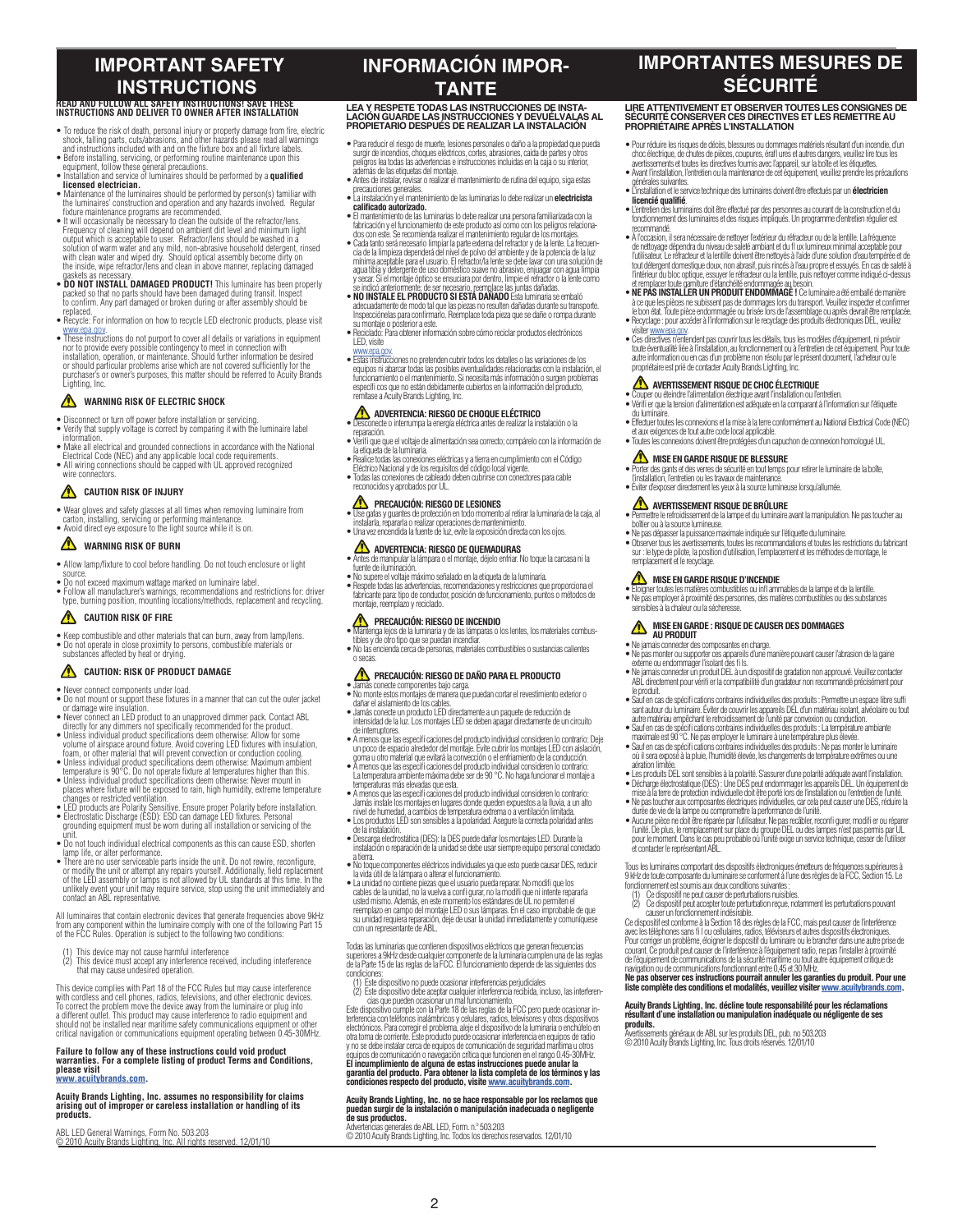#### **PREPARING THE FIXTURE FOR INSTALLATION**

- 1.Remove the parts pack and place it in a convenient location during installation.
- 2. Each unit contains an End Row Connector, a Romex connector, and a connector cord. A single unit or the first unit in a chain will be powered by the Plug-in cord (sold sepatately) or Direct-wired to the house Romex wiring. The con nector cords are used to connect the fixtures in your chain to each other. (max. 354 watts per chain).

### **INSTALLATION OF FIXTURE**

#### **Direct-Wire Method Note: If installing additional units in chain, only the first unit is directwired to house current.**

1. Locate wiring access plate on back of fixture. Remove KO.

**WARNING: Before wiring fixture to the power supply, turn off electric ity at fuse or circuit breaker box. Fixture must be grounded to avoid potential electrical shock and to ensure reliable lamp starting.**

#### **To remove knockouts :**

 Place standard screwdriver on edge of circle (on opposite side from retaining tabs) and gently strike with hammer. Grip edge with pliers and flex back and forth until removed. **See Fig 1**

- 2. Remove access plate from fixture-Loosen screw, and slide access plate from slot and remove.
- 3. Using romex strain relief bushing, leave screws loose to accommodate installation of romex. Insert thread portion of connector into Access plate hole and secure with Hex nut until tight. Note: Position connector with screw heads on connector facing downward when installed on fixture. **See Fig 2**
- 4. Strip black and white wire leads to expose 3/8"-7/16" of bare metal. **See Fig. 3**  Insert romex through strain relief

bushing and tighten screws to secure.

5.Connect supply (house) wires to fixture wires, push stripped wires into appropriate connector: white to white and black to black and green to green or bare copper ground wire. **See Fig 4**

#### **PREPARÁNDOSE PARA LA IN - STALACIÓN**

- 1. Remueva el paquete de partes y colóquelo en un lugar conveniente durante la instalación.
	- 2.Cada unidad contiene un Con necteur de liaison, un conectivo tipo Romex y un cable conectivo. Una unidad sola o la primera uni dad en una cadena será conectada al cable con enchufe (se vende por separado) o alambrado directo al alambrado tipo Romex de la casa. El cable conectivo es utilizado para conectar lámparas una a la otra en una cadena. (el máximo es de 354 vatios en cada cadena) .

#### **INSTALACIÓN DE LA LUMINARIA**

### **Método de Alambrado Directo**

**Nota: Si esta instalando unidades en cadena, la primera unidad serà la única alambrada directamente a la corriente de la casa.** 

1.Ubique la placa de acceso al ca bleado situada en la parte posterior del accesorio. Abra los orificios ciegos.

**ADVERTENCIA: Antes de alam brar la luminaria a la fuente de poder, desconecte el suministro desde los fusibles o en la caja de circuitos. La luminaria debe de hacer tierra para evitar descargas potenciales y para asegurar el ar ranque confiable de la luminaria.**

#### **Para remover knockout de metal:**

- Coloque un destornillador estándar en el extremo del círculo (lado opuesto de las lengüetas de re tención) y suavemente golpee con el martillo. Sujete un extremo con las pinzas y flexione hacia atrás y adelante hasta que se desprenda. **Ver Fig 4.**
- 2. Retire la placa de acceso del ac cesorio. Afloje los tornillos, deslice la placa de acceso por la ranura y retírela.
- 3. Utilice el buje sujetacables y deje los tornillos sueltos a fin de ad ecuar la instalación del cable de alimentación. Introduzca la parte roscada del conector en el orificio de la placa de acceso y sujete bien a la unidad con la tuerca hexago nal. Nota: Coloque el conector con las cabezas de los tornillos hacia abajo al instalarlo en el accesorio. **Ver Fig 2.**
- 4. Pele las puntas de los cables blanco y negro para exponer de 3/8" a 7/16" (9.5 mm a 11 mm) del metal. **Ver fig 3**
- Inserte el romex a través del sujeta dor de cable y apriete los tornillos para asegurar.

#### **PRÉPARATION DE L'APPAREIL POUR L'INSTALLATION**

- 1.Retirez les pièces de l'emballage et placez-les dans un endroit pratique pour l'installation.
- 2.Chaque unité comprend un Conec tor de enlace, un connecteur de câble Romex et un cordon de connexion. Une seule unité ou la première unité d'une chaîne sera alimentée par le cordon d'alimentation avec fiche (vendu séparément) ou câblée directe ment au Romex de la maison. Les cordons de connexion sont utilisés pour raccorder en guirlande les ap pareils d'une chaîne. (Maximum de 354 watt par chaîne.)

#### **INSTALLATION DE LUMINAIRE**

### **Méthode de câblage en Direct**

**Note: Pour l'installation de plu sieurs unités en chaîne,seule la premiére unité doit être câblée à l'alimentation de la maison** 

1.Repérez la plaque d'accès au câblage à l'arrière du luminaire. Enlevez l'alvéole défonçable.

**AVERTISSEMENT: Avant de pro céder au raccordement électrique, couper le courant au disjoncteur ou fusible. Cet appareil doit être mis à terre afin d'éviter toute décharge électrique et assurer l'allumage.**

#### **Pour enlever les débouchures métalliques:**

 Placer un tournevis sur le bord du cercle (à l'opposé des languettes de retenue) et frapper d'un léger coup de marteau. Saisir le bord de la débouchure à l'aide de pinces et replier en va et vient jusqu'à ce que dégagée. **Voir la Fig 1**

- 2. Retirer la plaque d'accès du lumi naire- Desserrez la vis, et glissez la plaque d'accès hors de la fente pour la retirer.
- 3. Si équipé d'une bague anti-trac tion, laissez les vis lâches pour permettre l'installation du câble d'alimentation. Insérez la partie filetée du connecteur dans le trou de la plaque d'accès et fixez-la sol idement avec un écrou hexagonal, en serrant. Remarque : Positionnez le connecteur avec les têtes de vis qui s'y trouvent face vers le bas lorsqu'elles sont installées sur le dispositif. **Voir la Fig 2**
- 4. Dénuder les fils noir et blanc sur 3/8 po à 7/16 po. **Voir la Fig 3** Insérer le câble romex dans la

baque anti-traction puis visser les vis afin de solidifier.



Fig 1

Fig 2





Figure 4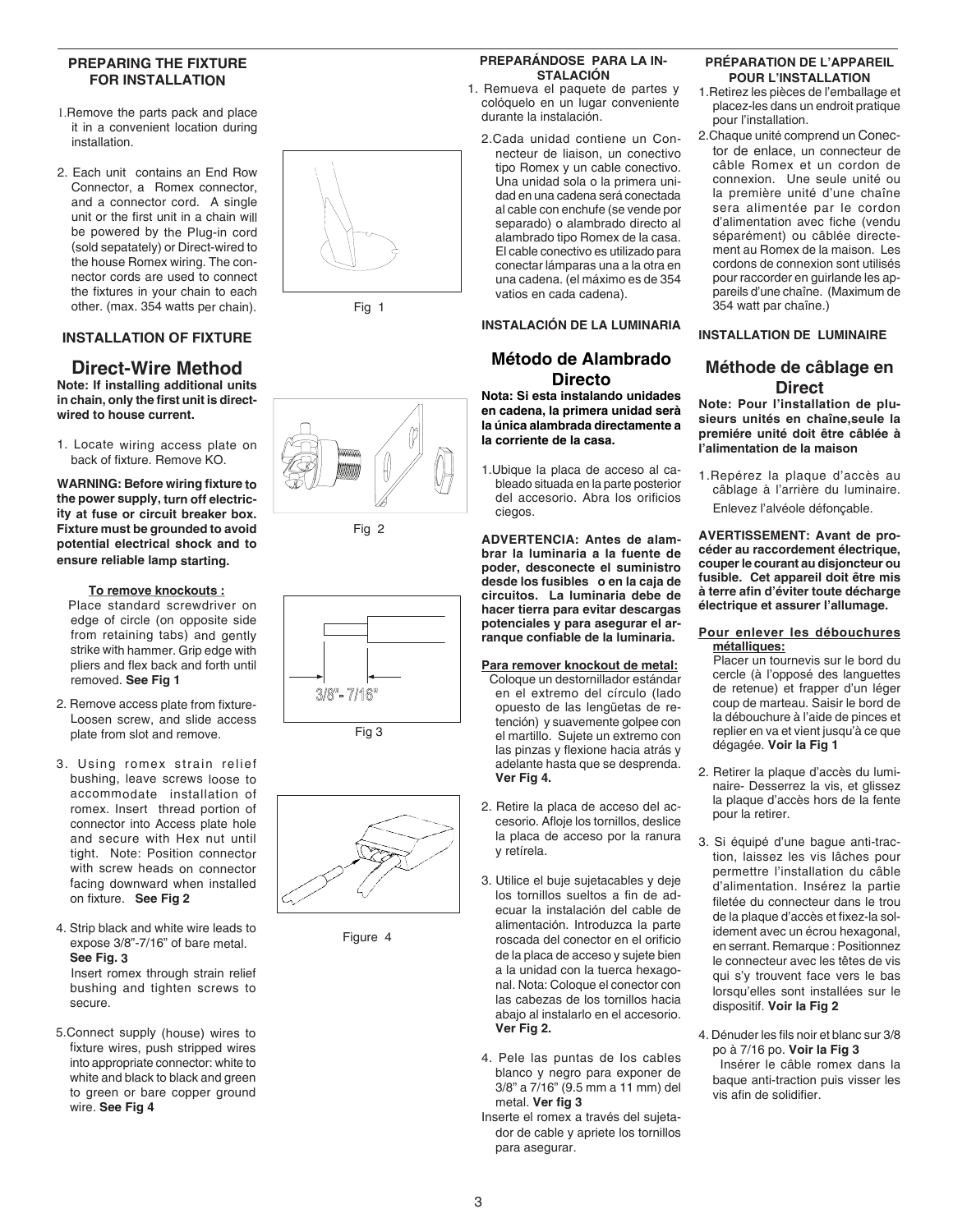- 6. Place connectors back inside unit and install Access plate- tighten screw.
- 7. Place fixture in desired position.
- 8. Drive fixture mounting screws securely. **See Fig 5.** Mounting screws are suitable for cabinet bottoms 3/8" or thicker. Use shorter screws for cabinet bottoms thinner than 3/8".

 In some installations it may be desired to drill a pilot hole for the screws. Place the fixture in the desired position and drive mounting screws a small amount to provide a small reference point for drilling. Using a drill with a 1/16" drill bit, make two small pilot holes at the marked locations. Note: do not drill through mounting surface.) Drive fixture mounting screws securely.

- 9. Install optional Hole plugs to conceal mounting holes.
- 10.If using only one fixture- skip to **Step 14**. If there are other fixtures to be installed on this chainproceed with **Step 11**.
- 11.Once the first fixture is mounted, you can install the next fixture in the chain.

#### **Note: Fixture spacing can not exceed the length of the connector cord.**

 Mount remaining fixture(s) as stated in the previous steps. To route your fixtures around a corner, simply install fixtures near the corner, and then bend the connector cord around the corner to attach the remaining fixtures in the chain.

- 12.When all fixtures have been properly installed, connect all of the fixtures in the chain together with the supplied connector cords.
- 13.To access linking port- rotate the endcap (7) downward to fully expose the linking port. Remove Linking port cover (8) to access Linking Port. **See Fig 6** Close endcap (7) after linking cord attached.- **See Fig 8**
- 14.Turn on power.



Figure 5



Figure 6



Figure 7



Figure 8

- 5. Conecte los cables de alimentación 5. Effectuer le raccordement des fils (de la casa) a los cables de la luminaria, empuje los cables pelados en un conector apropiado, blanco con blanco, negro con negro y verde con verde o, desnudo con tierra. **Ver Fig 4**
- 6. Vuelva a colocar los conectores dentro de la unidad e instale la placa de acceso. Ajuste los tornillos.
- 7.Coloque el accesorio en la posición deseada.
- 8. Atornille bien los TORNILLOS DE MONTAJE. **Ver Fig 5.** Los tornillos de montaje son apropiados para gabinetes con fondos de 3/8" o más gruesos. Use tornillos más cortos para gabinetes con fondos menores a 3/8".

 En algunas instalaciones puede desearse taladrar un agujero piloto para los tornillos. Coloque el accesorio en la posición deseada y atornille los TORNILLOS DE MONTAJE un poco para hacer un punto de referencia para taladrar. Utilizando un taladro con broca de 1/16'',haga dos agujeros piloto en las posiciones marcadas. (Nota: no atraviese la superfi cie de montaje). Termine apretando los tornillos para asegurar el luminaria.

- 9. Instale tapones de agujero opcionales para ocultar los orificios de montaje.
- 10.Si utiliza sólo un luminaria, salte hasta **el paso 14.** Si hay otros luminaria para ser instalados en el circuirto, proceda con **el paso 11.**
- 11.Una vez que el primer luminaria está montado, usted puede instalar el siguiente en el circuito.

#### **Nota: El espaciamiento entre luminaria no debe exceder el largo del cordón conector.**

- Monte los luminarias restantes como se estableció en los pasos previos. Para colocar los luminaria en una esquina, instale simplemente los luminaria cerca de la esquina y doble el cable conector a lo largo de la esquina para agregar los luminaria restantes al circuito.
- 12. Cuando todos los luminaria han sido apropiadamente instalados, conecte todos los luminaria juntos al circuito con los cables conectores.
- 13. Para acceder al puerto de enlace, gire el tapón (7) hacia abajo para exponer completamente el puerto de enlace. Retire la tapa del puerto (8)de enlace para acceder al puerto de enlace. **Ver Fig. 6**. Cierre el tapón (7) después de conectar el cable de conexión. - **Ver Fig. 8.**
- 14. Encienda la luminaria.
- de l'appareil à l'alimentation électrique, pousser la partie dénudée des fils dans les conecteurs appropriés,blanc au blanc,noir au noir, vert au fil de terre vert ou de cuivre nu. **Voir la Fig 4**
- **6.** Replacez les connecteurs à l'intérieur de l'appareil et montez la plaque d'accès en serrant la vis.
- 7.Placez le luminaire dans la position désirée.
- 8. Vissez fermement les vis de montage du luminaire. **Voir la Fig 5** Les vis de montage conviennent à des fonds d'armoire d'une épaisseur de 9.5mm ou plus. Utilisez des vis plus courtes pour des fonds d'armoire d'une épaisseur inférieure à 9.5mm.

 Dans certaines installations, il serait peut être nécessaire de percer un avant-trou pour les vis. Placez le luminaire dans la position désirée et vissez légèrement les vis de montage afin de fournir un petit point de référence pour effectuer le perçage. À l'aide d'une perceuse équipée d'une mèche de 1.5mm, percez deux petits avant-trous au niveau des emplacements marqués. Remarque : ne pas percer à travers la surface de montage.) Vissez fermement les vis de montage du luminaire.

- 9. Installez les bouchons de trous en option pour masquer les trous de montage.
- 10.Si vous utilisez un seul appareil d'éclairage, passez à **l'étape 14.** S'il y a d'autres appareils à installer sur cette chaîne, poursuivez avec **l'étape 11.**
- 11.Lorsque le premier appareil d'éclairage est monté, vous pouvez installer l'appareil suivant de la chaîne.

#### **Note : La distance entre deux appareils ne doit pas dépasser la longueur du cordon de connexion.**

 Montez le ou les autres appareils selon les directives indiquées plus haut. Pour acheminer les appareils suivant un angle, installez simplement les appareils près du coin, puis repliez le cordon de connexion le long de l'angle pour raccorder les autres appareils de la chaîne.

12.Lorsque tous les appareils 'éclairages ont été bien installés, raccordez tous les appareils de la chaîne ensemble à l'aide des cordons de connexion fournis.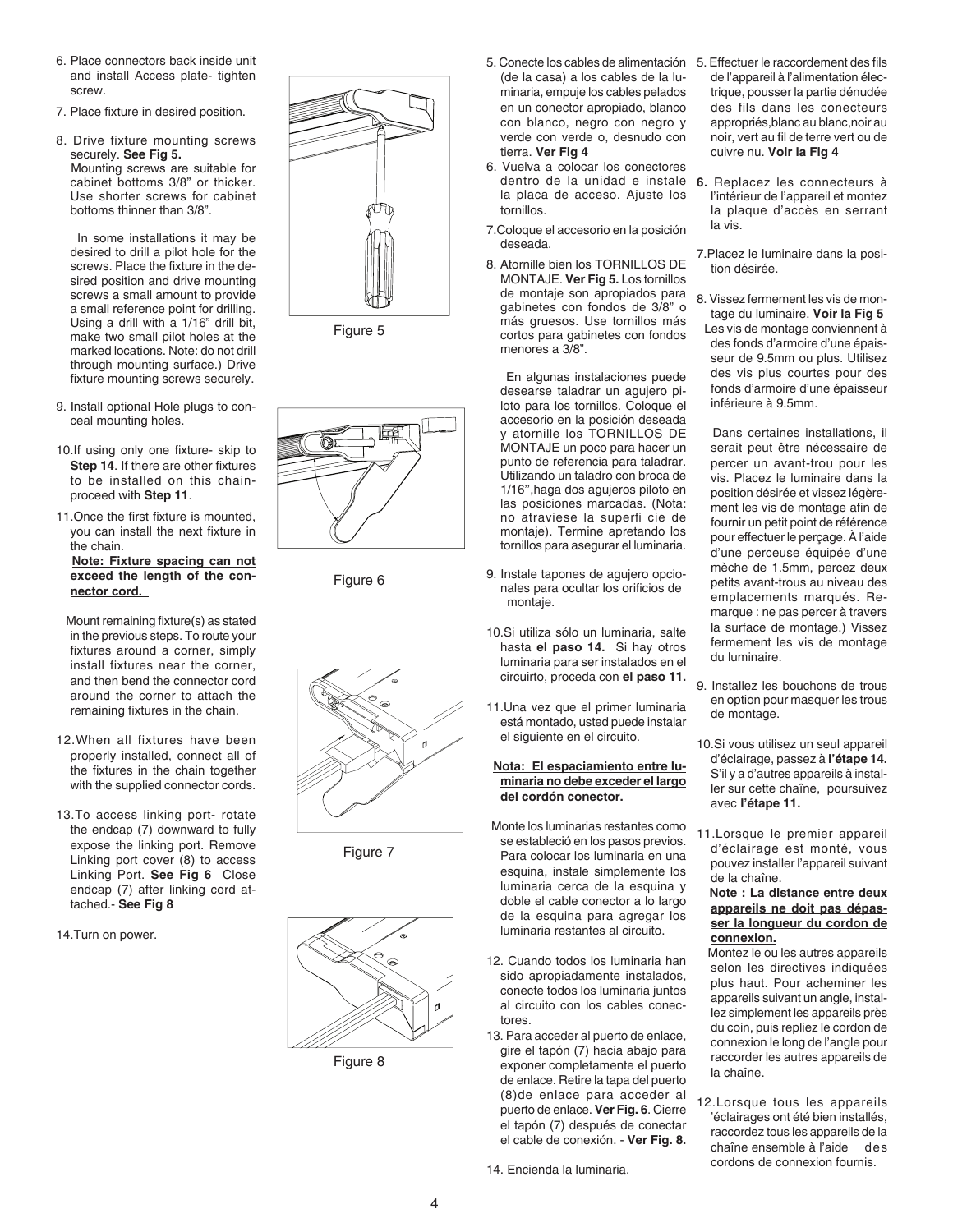### **Power-Cord Method (Purchased Separately) (For Direct-Wire Installation See Direct-Wire Method)**

1.Determine location of your first fixture. Make sure the mounting location is within 5 feet of an electrical outlet.

2.Place fixture in desired position.

3. Drive fixture mounting screws securely. **See Fig 5.** Mounting screws are suitable for cabinet bottoms 3/8" or thicker. Use shorter screws for cabinet bottoms thinner than 3/8".

 In some installations it may be desired to drill a pilot hole for the screws. Place the fixture in the desired position and drive mounting screws a small amount to provide a small reference point for drilling. Using a drill with a 1/16" drill bit, make two small pilot holes at the marked locations. Note: do not drill through mounting surface.) Drive fixture mounting screws securely.

- 4. Install optional Hole plugs to conceal mounting holes.
- 5.If using only one fixture skip to **Step 8.** If there are other fixtures to be installed on this chain proceed with **Step 6.**
- 6 .Once the first fixture is mounted, you can install the next fixture in the chain.

#### **Note: Fixture spacing can not exceed the length of the connector cord.**

 Mount remaining fixture(s) as stated in the previous steps. To route your fixtures around a corner, simply install fixtures near the corner, and then bend the connector cord around the corner to attach the remaining fixtures in the chain.

- 7. When all fixtures have been properly installed, connect all of the fixtures in the chain together with the supplied connector cords.
- 8. To install power cord to lead unit, locate end of fixture closest to Rocker Switch (6). Rotate the endcap (7) downward to fully expose the linking port. Remove Linking port cover (8) to access Linking Port.
- 9. Connect the Power-cord by aligning tab on power cord end with slot on linking port- **See Fig 9**. Close endcap (7) after Power cord is attached.
- 10. Plug into nearby outlet.

Tab

Figure 9

#### **Método de Cable con Enchufe (Para Instalación de Alambrado-Directo- Vea Método de Alambrado Directo).**

- 1.Determine la localización del primer luminaria. Asegúrse que la localización de montaje esté dentro de un alcance de 1.5 metros de un caja de conexiones.
- 2.Coloque el accesorio en la posición deseada.
- 3. Atornille bien los TORNILLOS DE MONTAJE. **Ver Fig 5.** Los tornillos de montaje son apropiados para gabinetes con fondos de 3/8" o más gruesos. Use tornillos más cortos para gabinetes con fondos menores a 3/8".

 En algunas instalaciones puede desearse taladrar un agujero piloto para los tornillos. Coloque el accesorio en la posición deseada y atornille los TORNILLOS DE MONTAJE un poco para hacer un punto de referencia para taladrar. Utilizando un taladro con broca de 1/16'',haga dos agujeros piloto en las posiciones marcadas. (Nota: no atraviese la superfi cie de montaje). Termine apretando los tornillos para asegurar el luminaria.

- 4. Instale tapones de agujero opcionales para ocultar los orificios de montaje.
- 5. Si utiliza sólo un luminaria, salte hasta **el paso 8.** Si hay otros luminaria para ser instalados en el circuirto, proceda con **el paso 6.**
- 6.Una vez que el primer luminaria está montado, usted puede instalar el siguiente en el circuito. **Nota: El espaciamiento entre luminaria no debe exceder el largo del cordón conector.**
- Monte los luminaria restantes como se estableció en los pasos previos. Para colocar los luminaria en una esquina, instale simplemente los luminaria cerca de la esquina y doble el cable conector a lo largo de la esquina para agregar los luminaria restantes al circuito.
- 7. Cuando todos los luminarios han sido apropiadamente instalados, conecte todos los luminarios juntos al circuito con los cables conectores.
- 8. Para instalar el cable de energía en la unidad principal, ubique el extremo del montaje más cercano al interruptor oscilante (6). Gire el tapón (7) hacia abajo para exponer completamente el puerto de enlace. Retire la tapa del puerto (8) de enlace para acceder al puerto de enlace.
- 13. Afin d'accéder au port de raccordement, tournez le capuchon (7) vers le bas pour exposer complètement le port de raccordement. Retirez le couvercle du port de liaison (8) pour accéder au port de liaison. **Voir fig. 6**. Fermez le capuchon (7) après avoir attaché le câble de raccordement. (**voir fig 8**.)
- 14. Mettre sous tension.

**Méthode avec cordon d'alimentation et fiche (Pour une installation câblée en direct,voir la Méthode de câblage en direct)**

- 1.Déterminez l'emplacement de votre premier appareil. Assurezvousque l'emplacement de montage est situé à au moins 5 pieds d'une prise électrique.
- 2.Placez le luminaire dans la position désirée.
- 3. Vissez fermement les vis de montage du luminaire. **Voir la Fig 5** Les vis de montage conviennent à des fonds d'armoire d'une épaisseur de 9.5mm ou plus. Utilisez des vis plus courtes pour des fonds d'armoire d'une épaisseur inférieure à 9.5mm.
- Dans certaines installations, il serait peut être nécessaire de percer un avant-trou pour les vis. Placez le luminaire dans la position désirée et vissez légèrement les vis de montage afin de fournir un petit point de référence pour effectuer le perçage. À l'aide d'une perceuse équipée d'une mèche de 1.5mm, percez deux petits avant-trous au niveau des emplacements marqués. Remarque : ne pas percer à travers la surface de montage.) Vissez fermement les vis de montage du luminaire.
- 4. Installez les bouchons de trous en option pour masquer les trous de montage.
- 5.Si vous utilisez un seul appareil d'éclairage, passez à **l'étape 8.**  S'il y a d'autres appareils à installer sur cette chaîne, poursuivez avec **l'étape 6.**
- 6.Lorsque le premier appareil d'éclairage est monté, vous pouvez installer l'appareil suivant de la chaîne. **Note : La distance entre deux appareils ne doit pas dépasser la longueur du cordon de connexion.**

 Montez le ou les autres appareils selon les directives indiquées plus haut. Pour acheminer les appareils suivant un angle, installez simplement les appareils près du coin, puis repliez le cordon de connexion le long de l'angle pour raccorder les autres appareils de la chaîne.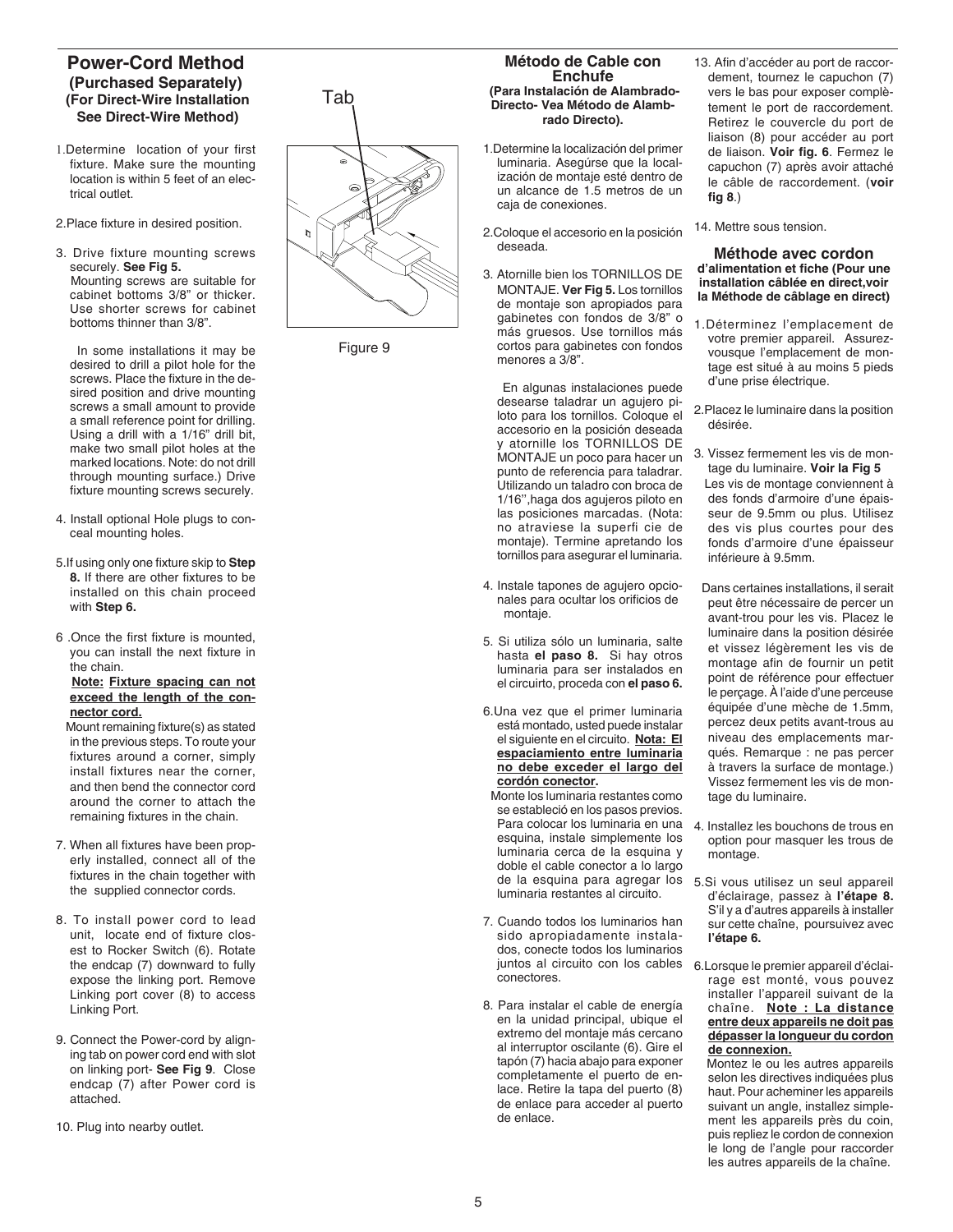#### **CCT SELECTION**

- 1. Locate CCT Switch (5)- **See Fig 10 (**Default color temperature setting is 3000K).
- 2. Slide switch to select desired CCT.

.



Figure 10

- 9. Conecte el cable de energía alineando la lengüeta en el extremo del cable de energía con la ranura en el puerto de enlace. Consulte la Fig. 9. Cierre el tapón (7) después de conectar el cable de energía.
- 10. Enchufe en una toma de corriente cercana.

#### **SELECCIÓN DE CCT**

- 1. Ubique el interruptor del CCT (5). **Ver Fig 10** (Lac de temperatura de color predeterminada es 3000K).
- 2. Deslice el interruptor para seleccionar el CCT deseado.
- 7.Lorsque tous les appareils d'éclairages ont été bien installés, raccordez tous les appareils de la chaîne ensemble à l'aide des cordons de connexion fournis.
- 8. Pour installer le cordon d'alimentation sur le premier appareil, localisez l'extrémité de l'appareil le plus près du commutateur à bascule (6). Tournez le capuchon (7) vers le bas pour exposer complètement le port de raccordement. Retirez le couvercle du port de liaison (8) pour accéder au port de liaison.
- 9. Connectez le cordon d'alimentation en alignant la languette sur l'extrémité du cordon d'alimentation avec la fente sur le port de raccordement (voir fig. 9). Fermez le capuchon (7) après avoir attaché le cordon d'alimentation.
- 10. Branchez l'appareil dans une prise de courant à proximité.

#### **SELECTION DE LA TCC**

- 1.Repérez le commutateur de la TCC (5). **Voir la Fig 10** (Le réglage de température de couleur par défaut est 3000K).
- 2. Faites glisser le commutateur pour sélectionner la TCC souhaitée.

## Accessory Items/ Accessoires/ Artículos Accesorios

Power cords (sold Separately) UC 5FT POWERCORD WH (Juno or Lithonia Lighting) UC 5FT POWERCORD BL (Juno or Lithonia Lighting)

> Junction/Splice Box UCD JB (Juno or Lithonia Lighting) UCD JB BL (Juno or Lithonia Lighting)

24" Connector Cord (Linking between fixtures) UC ERC24 (Juno or Lithonia Lighting) UCERC24 BL (Juno or Lithonia Lighting

#### On/Off Motion Sensor UC PIR (Lithonia Lighting)

Row Connector (End-to-end fixture connection) UP ERC (Juno)

 Not compatible with the following accessories/ No es compatible con los siguientes accesorios/Non compatible avec les accessoires suivants: UC ERC JC3 17IN JC3 26IN UDWMOC UDWMOC RS